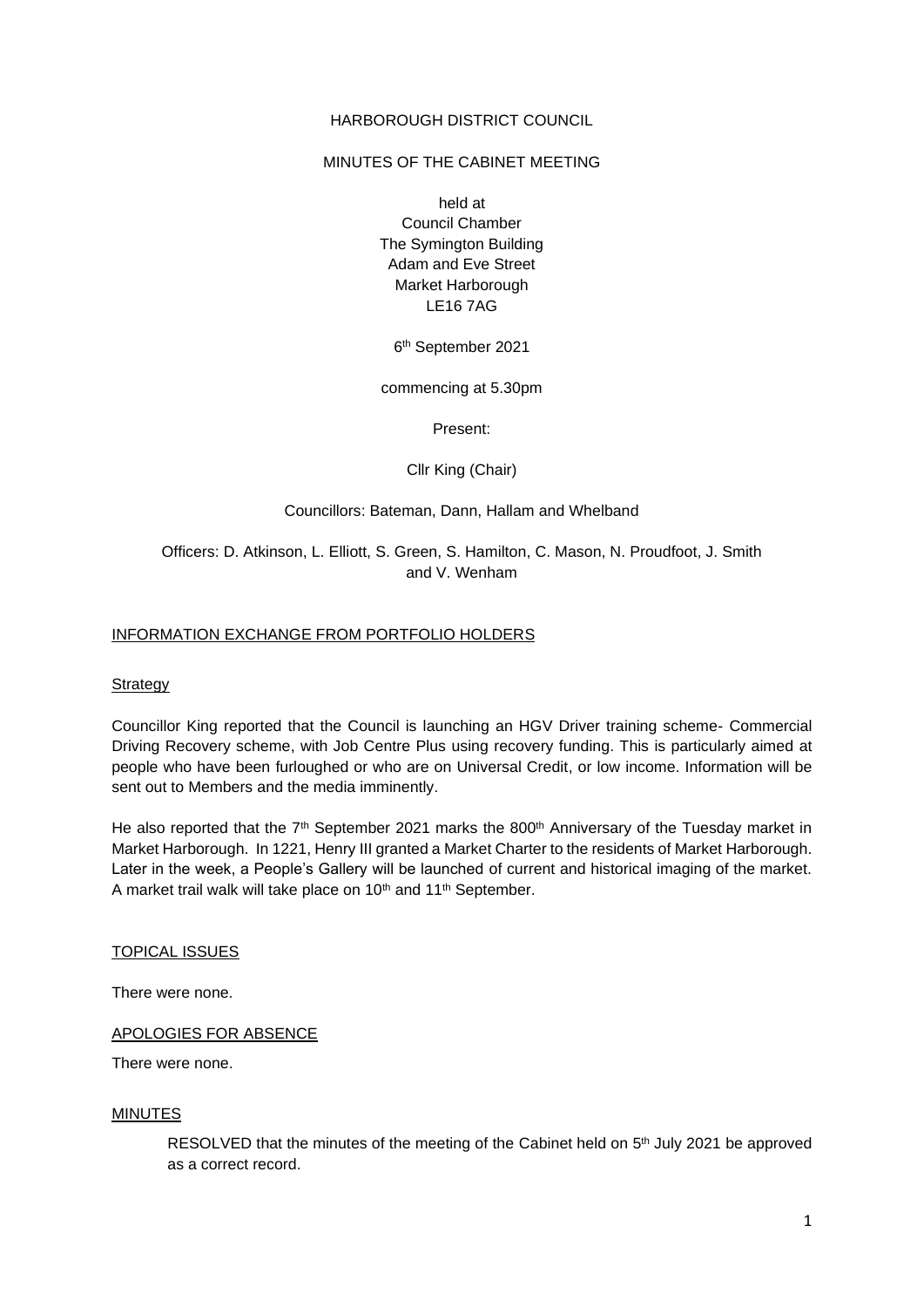# DECLARATION OF MEMBERS' INTERESTS

Councillor Whelband stated that he is a member of the Harborough Leisure Centre, however the Monitoring Officer advised that this is not an interest that needs to be declared and that Councillor Whelband can take part in the discussion.

## QUARTERLY FINANCIAL PERFORMANCE: 2021-22 QUARTER ONE

The Cabinet considered the report on the Financial Performance 2021-22 Quarter 1. Based on the financial position as at 30<sup>th</sup> June 2021, the forecast outturn as at the 31<sup>st</sup> March 2022, based on known income and expenditure commitments and working assumptions, the forecast: revenue service outturn is forecasting an overspend of £182k; a variance of 1.4% to the approved budget; capital outturn is forecasting an underspend of £176k; a variance of 3% to the approved budget.

The Cabinet noted that since the start of the pandemic, the Council has been acting as an agent for the Government and awarding a varied range of grants to both its business and residential community, totalling £5,154,549 since 1<sup>st</sup> April 2021.

The Cabinet acknowledged the considerable savings that had been found by Officers through reviewing its budget via the Budget Challenge 2025 programme.

RESOLVED that the financial performance report and comments on the Forecast Outturn (31<sup>st</sup> March 20220 as detailed within the report and associated appendices be noted.

# Summary of Reasons

Good financial governance requires the Cabinet to consider and comment on the forecast financial outturn for 2021/22. Such commentary demonstrates to customers, partners, and stakeholders that the Council is actively considering the financial environment within which the Council is operating.

# PERFORMANCE: END OF QUARTER ONE 2021/22

The Cabinet was presented with details of the performance of the Council against the Corporate Delivery Plan at the end of Quarter 1 of the 2021/22 year.

With regards to the status of the 34 Key Activities at the end of Quarter 1, 2 (5.9%) were completed, 29 (61.8%) had a status of Green, 2 (5.9%) had Amber status, and 1 (2.9%) were classed as Red Status.

KA.06.05 (Housing of the homeless applicants who the Council has a duty to) was added to the Corporate Delivery Plan during Quarter 1 of the 2021/22 year.

KA.08.03 (Develop a commercial Property Investment Strategy) was removed from the Corporate Delivery Plan during Quarter 1 of the 2021/22 year. The reason for this is that as a consequence of new borrowing regulations from the Public Works Loans Board, and expected changes from the soon to be updated "CIPFA Prudential Code", Local Authorities are now prohibited from borrowing for yield (commercial income). Therefore, this objective is no longer achievable.

The following key performance indicators on the Strategic Performance dashboard were Red Status at the end of Quarter 4 of the 2020/21 year : Number of affordable home completions during the year; and Number of interventions carried out to encourage owners of empty properties to bring them back into use.

RESOLVED that performance of the Council at the end of Quarter 1 of the 2021/22 year be considered.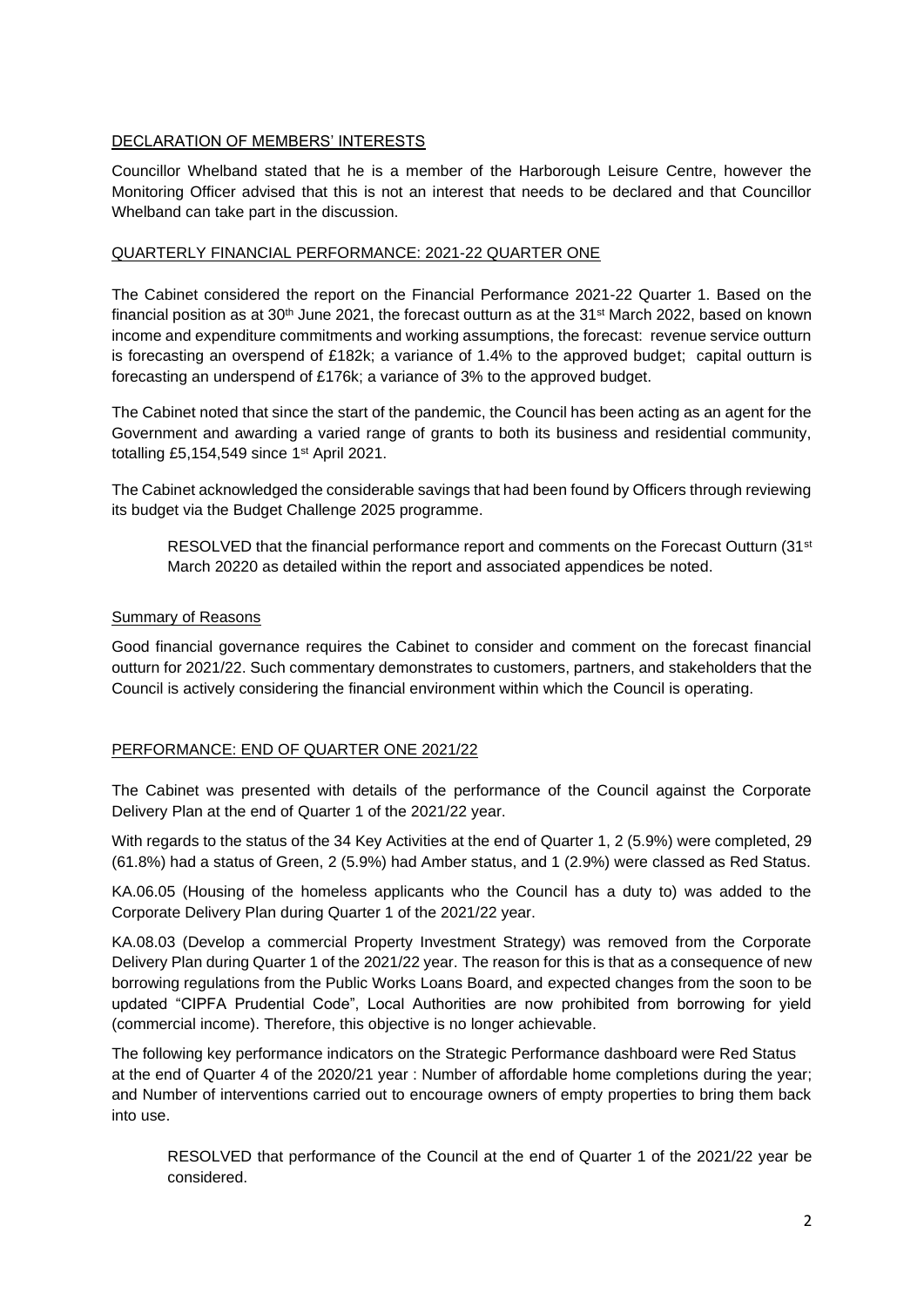## Summary of Reasons

Performance is monitored and reported to Members on a quarterly basis as part of the Council's Performance Management Framework.

# RISK AND OPPORTUNITY MANAGEMENT, 2021/22 END OF QUARTER ONE

The Cabinet considered the report on Corporate Risk and Opportunity Management for Quarter 1, 2021/22 and noted their approval of the new visual presentation system.

The Corporate Risk and Opportunity Register sets out the Council's Corporate Risks and Opportunities. Corporate Risks and Opportunities are defined as issues that may have a significant impact on the delivery of the Council's vision and priorities. They are identified, monitored and managed via the Council's Risk and Opportunity Strategy Board which meets on a quarterly basis. The Board last met on the 30<sup>th</sup> June 2021.

At the end of Quarter 1 of the 2021/22 year there were 23 Risks and 7 Opportunities on the Corporate Risk and Opportunity Register. Of the 30 Risks and Opportunities on the Corporate Risk and Opportunity Register, 6 were assessed as Red status, these being : CR 25 The Council does not have sufficient funding to deliver its current services in the medium term; CR 33 Costs of planning appeals, and legal challenges, exceed budget; CR 37 Increase in homeless presentations results in an increased demand in Council support for relief; CV 02 Unforeseen, unfunded financial burdens as a result of responding to the ongoing situation weaken the Council's financial stability; CV 03 Loss of income, as economic activity reduces, weakens the Council's cashflow and financial sustainability and CV 04 The focus on high-priority, short-term needs prevents the medium-term financial planning and decisionmaking needed to balance the Council's finances in the medium term.

RESOLVED that the items contained within the Council's Corporate Risk and Opportunity Register as attached at Appendix A to the report be noted.

### Summary of Reasons

Monitoring of the Council's Corporate Risks and Opportunities is prescribed by the Council's Risk and Opportunity Management Framework.

# LUTTERWORTH TOWN CENTRE MASTERPLAN

The Cabinet considered the report on the Lutterworth Town Centre Masterplan. The Masterplan process has been undertaken through gathering policy, access, place and market intelligence whilst gaining a range of stakeholder views to information the preparation of the document. The production of the plan will form the evidence base to inform the implementation of the relevant policies of the Harborough Local Plan 2011 – 2031 (adopted in April 2019).

The Masterplan aims to provide a 5 to 10 year public realm framework strategy, which has been developed for the town centre through consultative process. This aims to enable greater access to the town centre and redress the balance between people and cars. The Masterplan aims to provide an overall framework to make the town centre more attractive, by strengthening its market town character.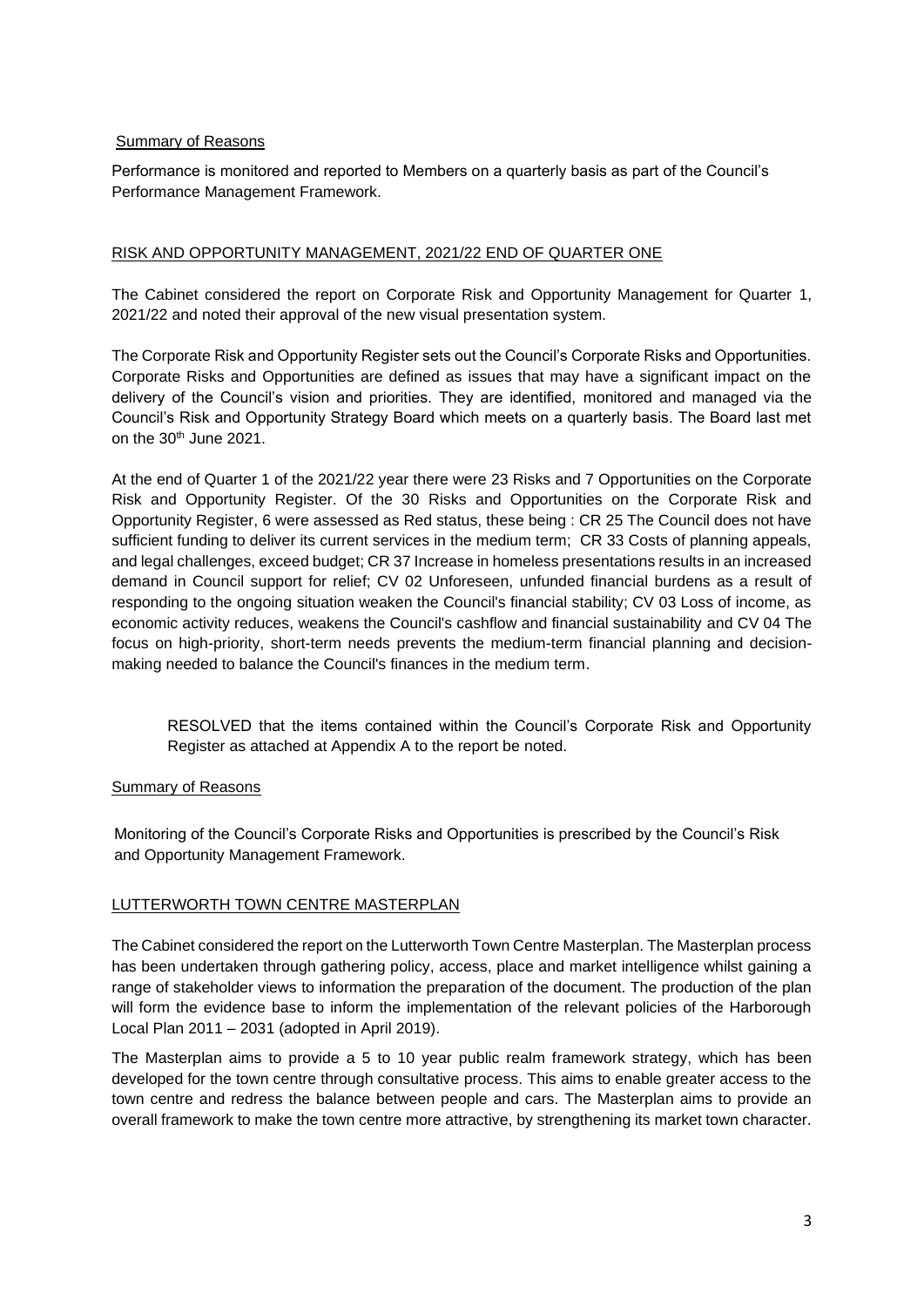The Masterplan is designed to ensure that Lutterworth Town Centre is an active destination. The Plan considers the means of getting to the town centre, living in the town centre and ensuring accessibility for all ages and abilities.

# **RECOMMENDED TO COUNCIL**

# **(i) That the Lutterworth Town Centre Masterplan be adopted as Council policy, with Option 1 for the Market Place being the preferred option.**

### Summary of Reasons

To enable the Masterplan to progress through to Council for formal approval and eventual implementation and delivery.

# PROPOSED PUBLIC SPACE PROTECTION ORDER (PSPO) TO RESTRICT THE USE OF PSYCHOACTIVE SUBSTANCES IN THE DISTRICT.

The Cabinet considered the proposed Public Space Protection Order (PSPO) to restrict the use of Psychoactive Substances In the District.

The Psychoactive Substances Act 2016 introduced legislation to deal with substances often referred to as 'legal highs.' This legislation though only made it a criminal offence to supply or be in possession with intent to supply psychoactive substances such as nitrous oxide and made no provision to deal with possession and recreational use.

The Anti-Social Behaviour Crime and Policing Act 2014 introduced a range of tools and powers. One of those powers relates to PSPOs. A PSPO is an order that identifies a public place and prohibits specified things being done in the restricted area and/or requires specified things to be done by persons carrying out specified activities in that area.

One psychoactive substance which causes our greatest concern is Nitrous Oxide, also known as "Laughing Gas. It is a substance with several legitimate uses in medicine and catering. It is the second most popular recreational drug amongst young people with 7.6% of 16–24-year-olds in the British Crime Survey 2013/14.

Nitrous oxide is however also being used recreationally in several settings such as pubs, clubs, parks, and other public spaces. It is commonly sold in small silver cannisters that many people are now familiar with and used by transferring the gas to a balloon for inhalation using a dispenser or a "cracker". These are freely available online and can be purchased in bulk for use as a whipped cream propellant.

Using nitrous oxide in this way can be dangerous, and can lead to loss of blood pressure, fainting and even heart attacks. Prolonged exposure to nitrous oxide may result in bone marrow suppression and poisoning of the central nervous system. When mixed with other drugs and alcohol the risk factor of these outcomes increases.

Residents in the Harborough district are concerned with the use of nitrous oxide specifically. Reports have been received both by the council and police about discarded silver cannisters in public spaces.

A search of the councils flytipping reporting system identified 26 reports relating to drug paraphernalia over a 6-month period.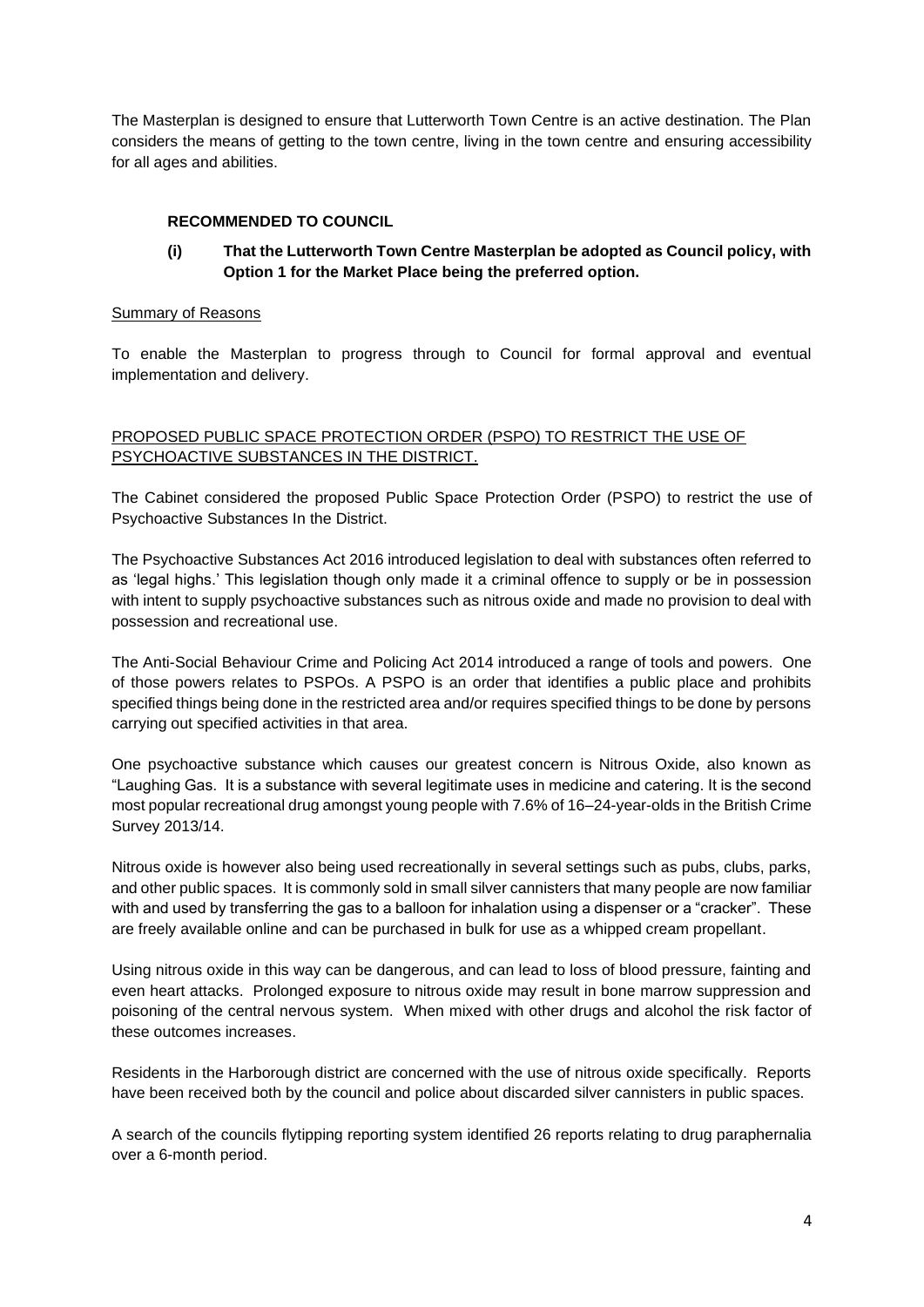A public consultation was conducted between 7th May and 18th June 2021. This was promoted on the council's social media channels, neighbourhood link and council website.

123 responses were received from the consultation. 81% of respondents believe there is a problem with psychoactive substances in the district with 82% being in favour of the introduction of a PSPO to tackle psychoactive substances. Only 17% of those responding to the consultation had never seen evidence of psychoactive substance misuse in the district.

Harborough District Council has been working with the local policing unit which also covers the administrative area of Oadby and Wigston. Meetings between the police and the neighbouring council have taken place to provide a one single approach to this issue across the Local Police area (LPA). Both authorities worked collaboratively on the public consultation.

The PSPO will create a unified approach for our police colleagues across the LPA. It will be an order that will require individuals to handover psychoactive substances when requested to do so, by an authorised Officer, Police or PCSO.

In response to a question the Cabinet noted that the responsibility for enforcement lies with the police in the first instance, however there will be occasions when Council Officers take action.

A question was asked as to whether the cannisters are recyclable and the Director of Communities and Wellbeing agreed to investigate and provide the information to the Cabinet.

### **RECOMMENDED TO COUNCIL**

# **(i) That the Public Space Protection Order (PSPO) as outlined in appendix 5 to the report be adopted.**

RESOLVED that the Chief Executive be given delegated authority to authorise Officers to take action and serve notices as set out in the Anti-social Behaviour, Crime and Policing Act 2014.

### Summary of Reasons

A PSPO has to be approved by the Council in order to become lawful.

### TEMPORARY ACCOMMODATION PROJECT: ROMAN WAY

The Cabinet considered the report, which provided an update on the purchase and redevelopment of 4 Roman Way into temporary accommodation units for homeless singles and couples. This project will provide a high quality, local solution to meeting the Council's duties whilst also making a revenue saving by offering an alternative to bed and breakfast.

The property 4 Roman Way, Market Harborough was recently acquired by the Council and is currently a dilapidated residential house with planning permission to convert to offices. It is ideally located next to the Council Offices to enable close management and support and is large enough to fit a viable housing scheme, subject to planning.

The proposal is to create a Temporary Accommodation property consisting of 8 en-suite rooms, a shared kitchen laundry room and ancillary office and storage space. There will be flexibility built into the scheme to also cater for couples or those with mobility needs.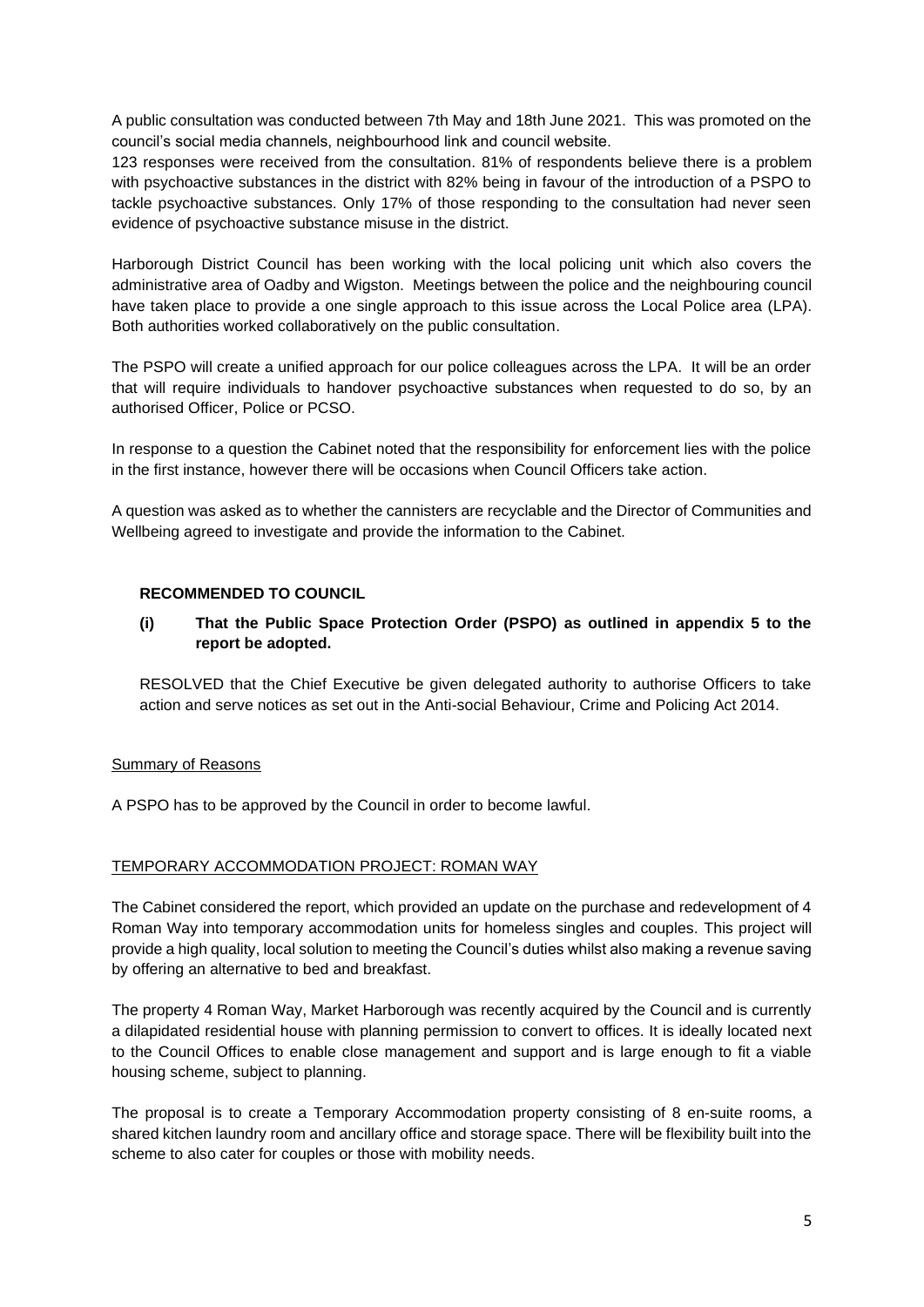The project has been developed because of a significant increase in homeless applications in the last 3 years, a situation mirrored nationwide. This has been due to social and economic pressures along with changes brought about by the Homelessness Reduction Act 2017. Covid-19 has exacerbated this further.

A query was raised over the purchase and indicative redevelopment costs detailed in the report and it was confirmed that the figure is merely indicative. It was also confirmed that the payback time would be approximately 10 years.

# RESOLVED that:

- (i) progress in the purchase and redevelopment of 4 Roman Way and use of Scape Framework to take the project to planning stage (RIBA 4) be noted.
- (ii) authority be delegated to the Corporate Property Officer to procure and award the construction contract in consultation with the Cabinet Member for Finance.

### Summary of Reasons

To agree a development plan and necessary delegations for the redevelopment of 4 Roman Way.

# AFGHAN LOCAL EMPLOYED STAFF (LES) RELOCATION SCHEME

The Cabinet considered the report on the Afghan Local Employed Staff (LES) Relocation Scheme and noted that the Government has requested that HDC consider supporting the relocation of Aghan locally employed staff as part of its ongoing commitment.

Following the decision to begin the withdrawal of military forces from Afghanistan, the Prime Minister agreed to rapidly accelerate applications through the policy. The strategy is for approximately 5000 individuals to relocate over the summer months with the aim of all families relocating by 31st August.

The local authority is responsible for providing a twelve month integration package which includes: reception arrangements upon arrival at the airport including handover from flight escorts and welcome briefing; accommodation; a package of advice and assistance covering employment, welfare benefits, housing, health, education and utility supply; registration with GPs and local Job Centre Plus including receipt of a National Insurance Number; assistance in securing school places for school aged children; and cash support.

The Cabinet noted that HDC hoped to welcome families in October.

### RESOLVED that:

- (i) the relocation of a minimum of 2 families from the Afghan Locally Employed Staff scheme be supported.
- (ii) delegated authority be given to the Chief Executive to decide all future pledges in support of Government resettlement schemes following consultation with the relevant Cabinet Member.

## Summary of Reasons

The Government has requested that Harborough District Council consider supporting the scheme.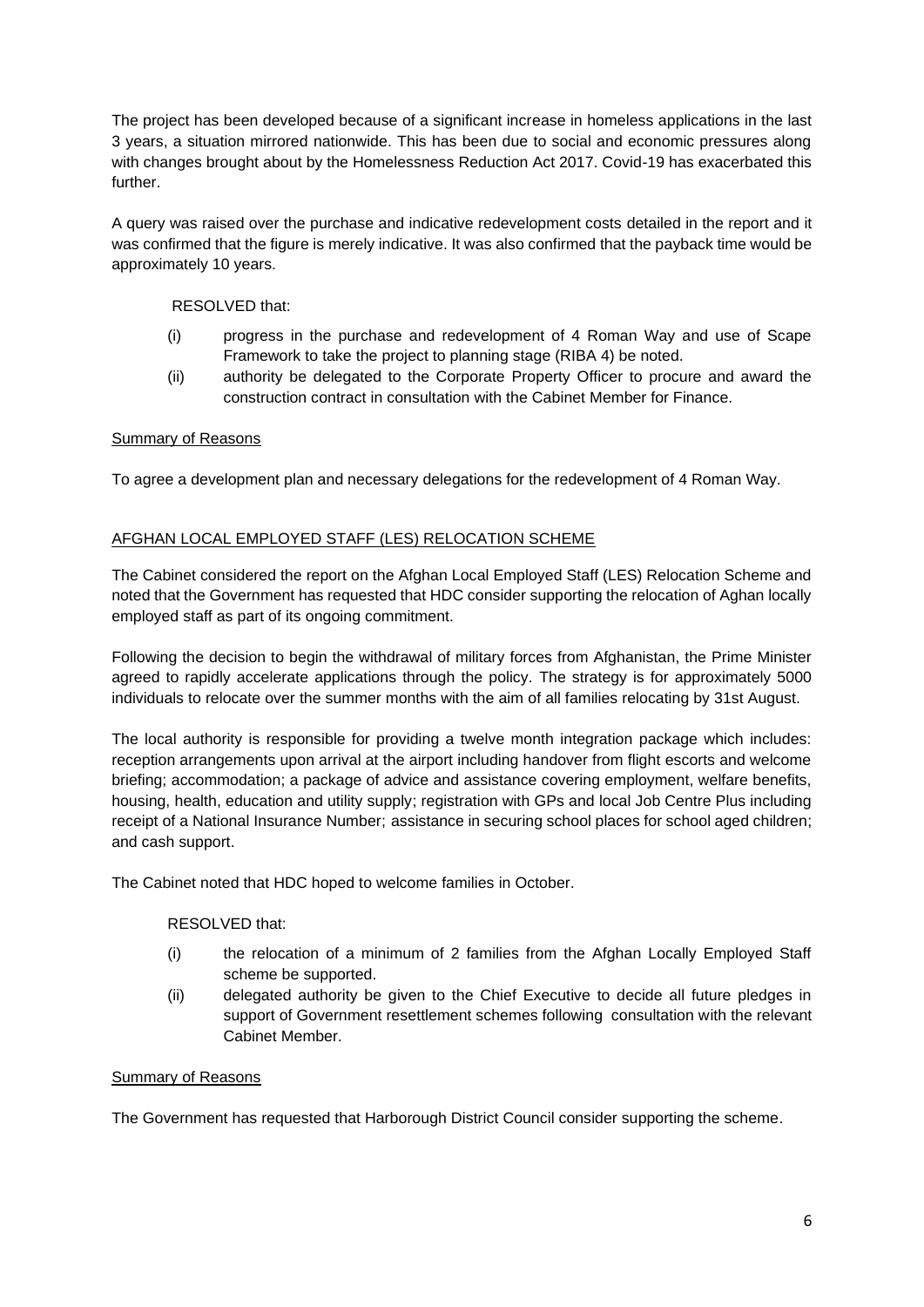### REVIEW OF LEISURE PROVISION

The Cabinet considered the report on the Review of Leisure Provision. The Council has been actively investigating how to enhance its leisure provision in the district since autumn 2017. To-date the preferred option throughout this process has been to redevelop or replace the current leisure centre at Market Harborough and to refurbish the Lutterworth leisure centre.

The Covid 19 pandemic has had serious impacts on the progression of this project resulting in the Leisure Project Board pausing the project from September 2020 – August 21. The leisure market and the Council's position is different from the time the original decision was made, there are considerable uncertainties over the medium term for the state of the economy, public finances in general, the market for leisure, the costs of construction, and the state of the Council's finances. It is therefore necessary for good decision-making and governance that the Council revisits the decisions made so far regarding this project to determine the best way forward given the changed environment that now exists, and which was obviously not foreseen when this project commenced.

Due to covid and subsequent decisions, the project is a year behind schedule at this stage and the demand and need for improved leisure is significant. Sport England have indicated they would still be willing to invest in either a redevelopment or new build facility in Harborough subject to the meeting of certain conditions. In addition, the Council is in the process of reviewing our Health and Wellbeing Strategy which will involve a wide consultation, as such there is an opportunity at this point in time to ask some key questions of our communities and members to shape how the scheme develops. The Council also has partnership interest in co-location at the existing or new build site, which meets with the aims of creating a health and wellbeing hub within the new or redeveloped centre.

The Cabinet reiterated that the cost to the Council needs to be as low as possible.

### RESOLVED that:

- (i) Option B be agreed as the preferred way forward.
- (ii) Agree to work to timescale option 2.
- (iii) Community engagement be undertaken on the preferred option to help shape the procurement.
- (iv) £50,000 from the existing capital budget be approved to take the project forward.
- (v) A further £3.55m investment be approved in Market Harborough and £350k in Lutterworth for the procurement process by HDC and update the capital programme as part of the forthcoming budget planning process.
- (vi) The existing Leisure Project Board be utilised to monitor the procurement as outlined within the report and agree the final specification for procurement.
- (vii) The existing Leisure Project board be utilised to support the procurement process and make a recommendation to Cabinet and Council as to the successful provider for consideration.

### Summary of Reasons

To obtain Cabinet approval to progress with the redevelopment option, and to encompass the project within the next procurement of the leisure contract.

# LOCAL DEVELOPMENT SCHEME (LDS) FOR THE NEW LOCAL PLAN

The Cabinet considered the Local Development Scheme (LDS) for the New Local Plan. The Council has a duty to prepare, publish and maintain a Local Development Scheme (LDS) for the District.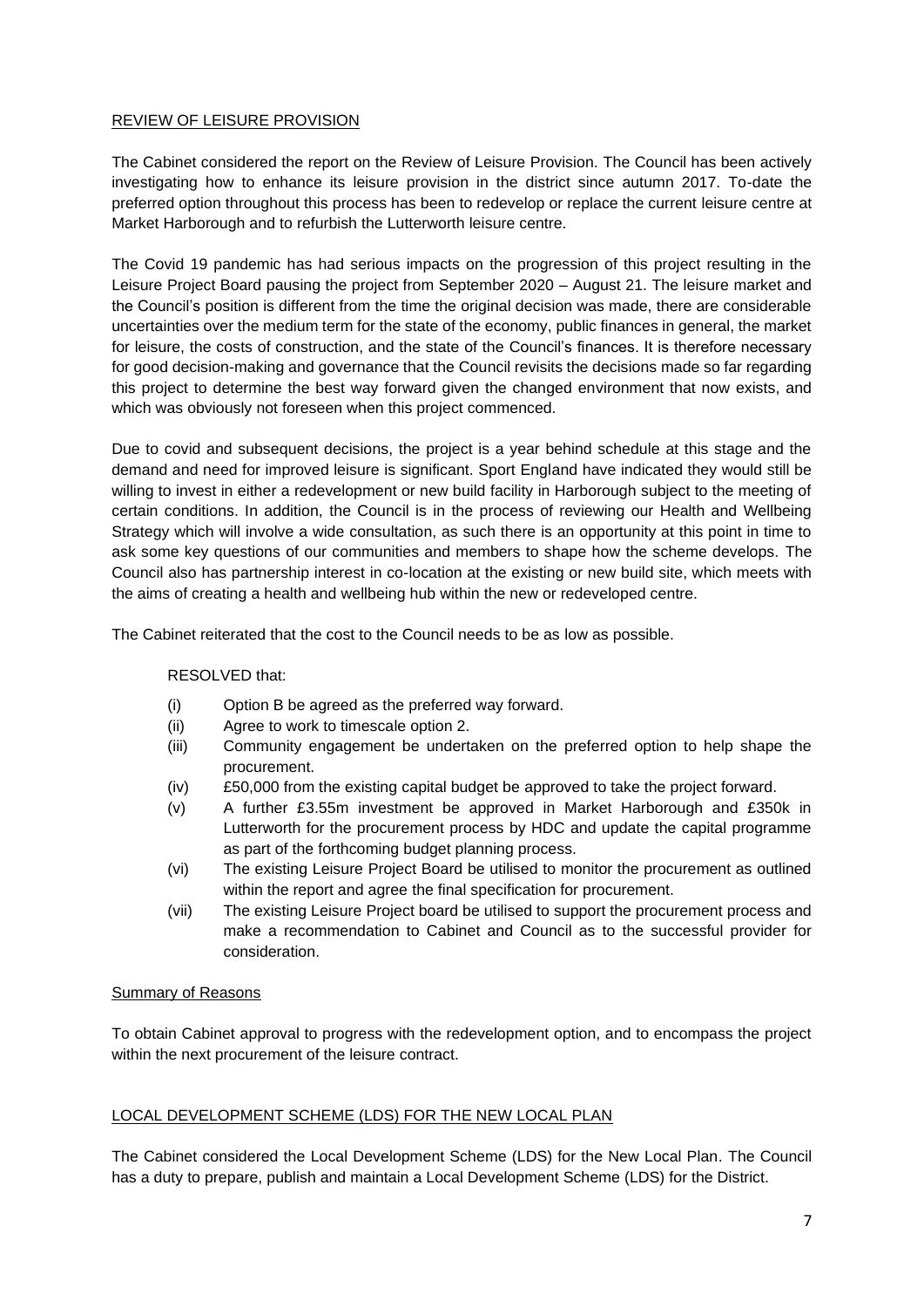In July 2021, the Council's Cabinet took the decision to begin the preparation of a new Local Plan. The Local Development Scheme (LDS) sets out the timetable for the preparation of the new Local Plan, giving key production and public consultation stages as well as outlining the subject matter and geographical extent. It also enables the local community to find out about planning policies for their area by setting out the documents which currently form the development plan for Harborough District. The LDS is also an opportunity to provide information on any Supplementary Planning Documents to be prepared.

The new LDS, as detailed in Appendix A to the report will replace the December 2017 version which set out the timetable for the adopted Harborough Local Plan 2011-2031 (adopted in April 2019).

The Harborough Local Plan 2011-2031 is a fundamental part of the 'plan-led' system. It was adopted in April 2019 and recently underwent an internal officer review. This review demonstrates that the Local Plan remains up to date and continues to deliver sustainable development across the District. However, the review identified that a recent significant increase in Leicester's housing need, combined with the requirement to meet resultant unmet need within Leicester and Leicestershire through the Duty to Cooperate, is likely to result in the need to update the Harborough Local Plan.

The Cabinet noted the timetable relating to the Key Stages as detailed in Section 4.3 of Appendix A to the report.

### RESOLVED that:

- (i) the Local Development Scheme (LDS) for the next Local Plan be approved, set out at Appendix A to the report;
- (ii) the Local Development Scheme be published on the Council's website;
- (iii) the Local Development Scheme be kept under review and further reports be received if the LDS requires updating and/or review; and
- (iv) a Local Plan Advisory Panel be established to operate under the Terms of Reference set out at Appendix B to the report.

### Summary of Reasons

To ensure the Local Development Scheme remains up to date and to enable the Cabinet to consider the timetable for the preparation of the next Local Plan.

# LEICESTER CITY COUNCIL DRAFT LOCAL TRANSPORT PLAN 4 AND PROPOSED WORK PLACE PARKING LEVY CONSULTATION

The Cabinet considered the Leicester City Council Draft Local Transport Plan 4 and proposed Work Place Parking Levy consultation report. Leicester City Council are preparing a new Local Transport Plan 4. A Local Transport Plan (LTP) is a statutory requirement of a transport authority, and it will support the wider Leicester City Local Plan that is currently being drafted. The previous LTP dates from 2011. Ten years on from then, the context has changed with a focus on the climate emergency, and a commitment to improve air quality and improve the health of the community following the impact of the Covid-19 pandemic.

The suggested consultation response as detailed in Appendix A to the report is supportive of the Local Transport Plan, and it's aims to tackle the climate emergency, improve air quality and health. However, it seeks to ensure the benefits are not restricted to within the City boundary and where improvements